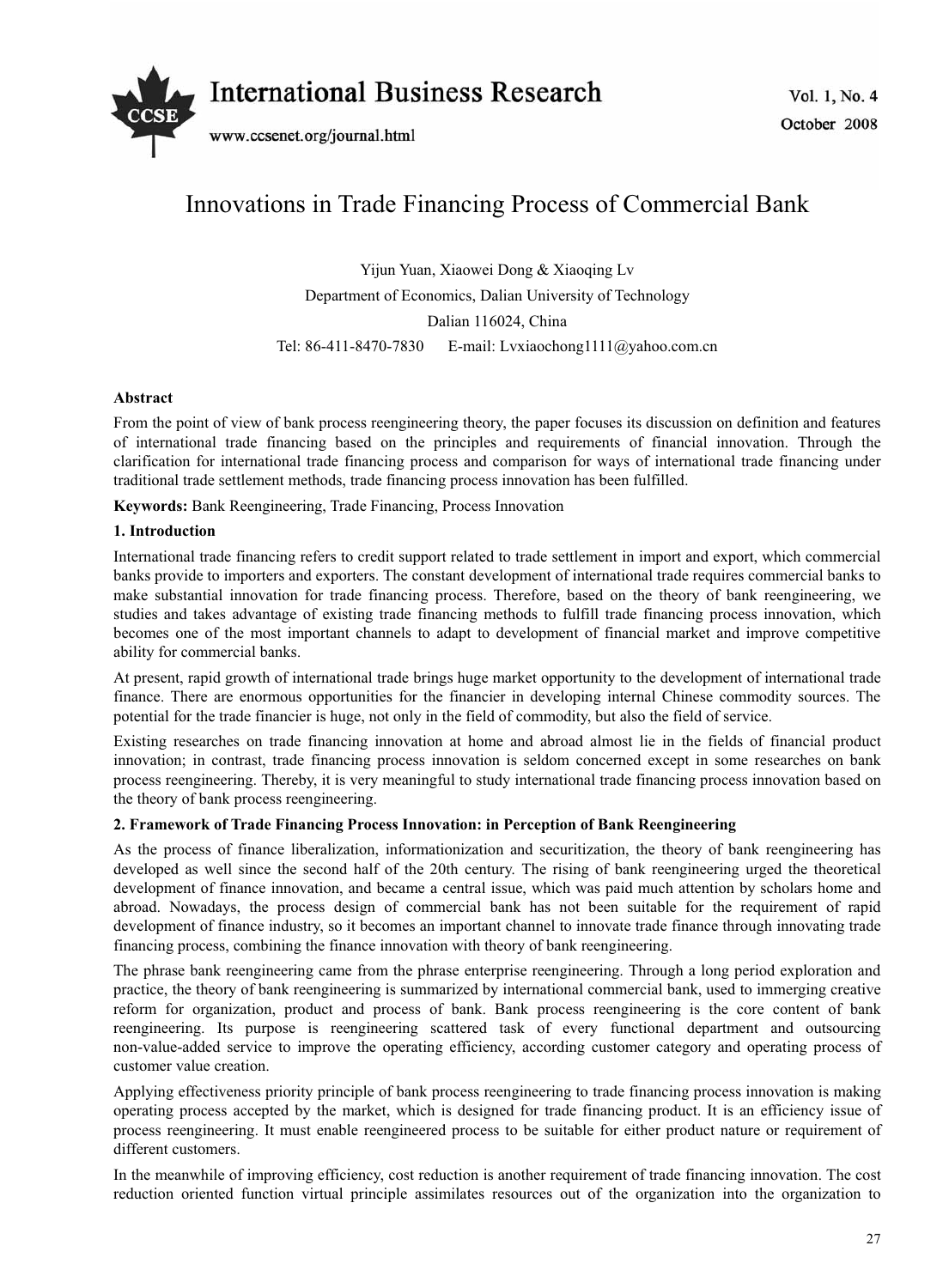complete organizational function. This principle requires commercial bank to reserve critical and dominant services in the process of trade financing and outsourcing non-value-added or less-value-added parts to those professional agencies. Through this kind of mutual supplement, the value created in trade financing process is increased.

Resource integration principle is a theory of combine of labor in bank reengineering theory, on the contrary of theory of labor division. Based on utilization of information technology, this principle takes trade financing process restructure as breakthrough to assemble dilatory process reasonably.

## **3. Carding of Trade Financing Process**

Prior to innovating trade financing process, we should be familiar with process of these services. Based on process carding, trade financing process innovation is completed. The text probes innovative methods of trade financing process, and its application and development in practice.

## *3.1 Carding of Trade Financing Process with Three Participants Involved*

The participants, involved in this kind of trade financing process, include importer (exporter), importer's bank and exporter's bank. The representing services consist of Import Bill Advance, Forfaiting and so on.

The flow program is showed as Figure 1.

Forfeiting is a typical representative of this kind of trade financing services. Therefore, taking Forfaiting as an example, the text will introduce the specific process of this kind of trade financing service, which consists of six steps.

(1) Fix the purchasing bank. Firstly, exporter will make an inquiry to banks, and then fix a bank as the purchaser.

(2) Present the documents. The exporter will present materials to the purchaser, such as importer's details, goods and amount of money, in written form. After bank checking the documents, the exporter and the importer would sign the trade contract, in which Forfaiting is the method of trade financing.

(3) Acceptance of the importer. After getting acceptance of exporter's bank, the exporter would issue a time draft to the importer.

(4) Post the receipts. After dispatching the goods, the exporter will send all the cargo documents to the importer through banking system; and the importer will send accepted time draft to the exporter.

(5) Purchase the receivables. After getting the accepted time draft, the exporter will discount the draft to the forfeiter in a non-recourse way with agreed discount rate.

(6) Sign the Forfating agreement. After receiving the documents presented by the exporter, the purchasing bank will sign the Forfaiting agreement, and pay cash to the exporter.

#### *3.2 Carding of Trade Financing Process with Four Participants Involved*

The participants, involved in this kind of trade financing process, include importer, exporter, importer's bank and exporter's bank. The representing services consist of Export Discount, Packing Loan, Export Bill Purchase and so on.

The flow program is showed as Figure 2.

Figure 2 Flow Program with Four Participants Involved

Export Bill Purchase is a developed trade financing service. Therefore, take it as an example to introduce the specific process of this kind of trade financing service, which consists of five steps.

(1) Submit an application. The exporter submits an application for Export Bill Purchase to correspondent bank.

(2) Submit relative materials. The exporter provides the correspondent bank with trade contract, L/C, all receipts accompanied with L/C and so on.

(3) Examine the materials and pay the cash. After all the materials are verified, an agreement will be signed, and then the bank will pay cash to the exporter.

(4) Present the receipts. The exporter's bank presents all the receipt accompanied with L/C to the importer's bank (usually opening bank). After all the receipt are verified, the importer's bank will present for payment to the importer.

(5) Withdraw the money. When L/C expires, the importer will pay the number of money listed on the L/C to the opening bank, and then the opening bank will cover draft the money to the exporter's bank.

#### *3.3 Carding of Trade Financing Process with Five Participants Involved*

The participants, involved in this kind of trade financing process, include importer, exporter, importer's bank, exporter's bank and shipping company (or insurance company). The representing services consist of Shipping Guarantee, Credit Insurance under the Trade Financing and so on.

The flow program is showed as follow.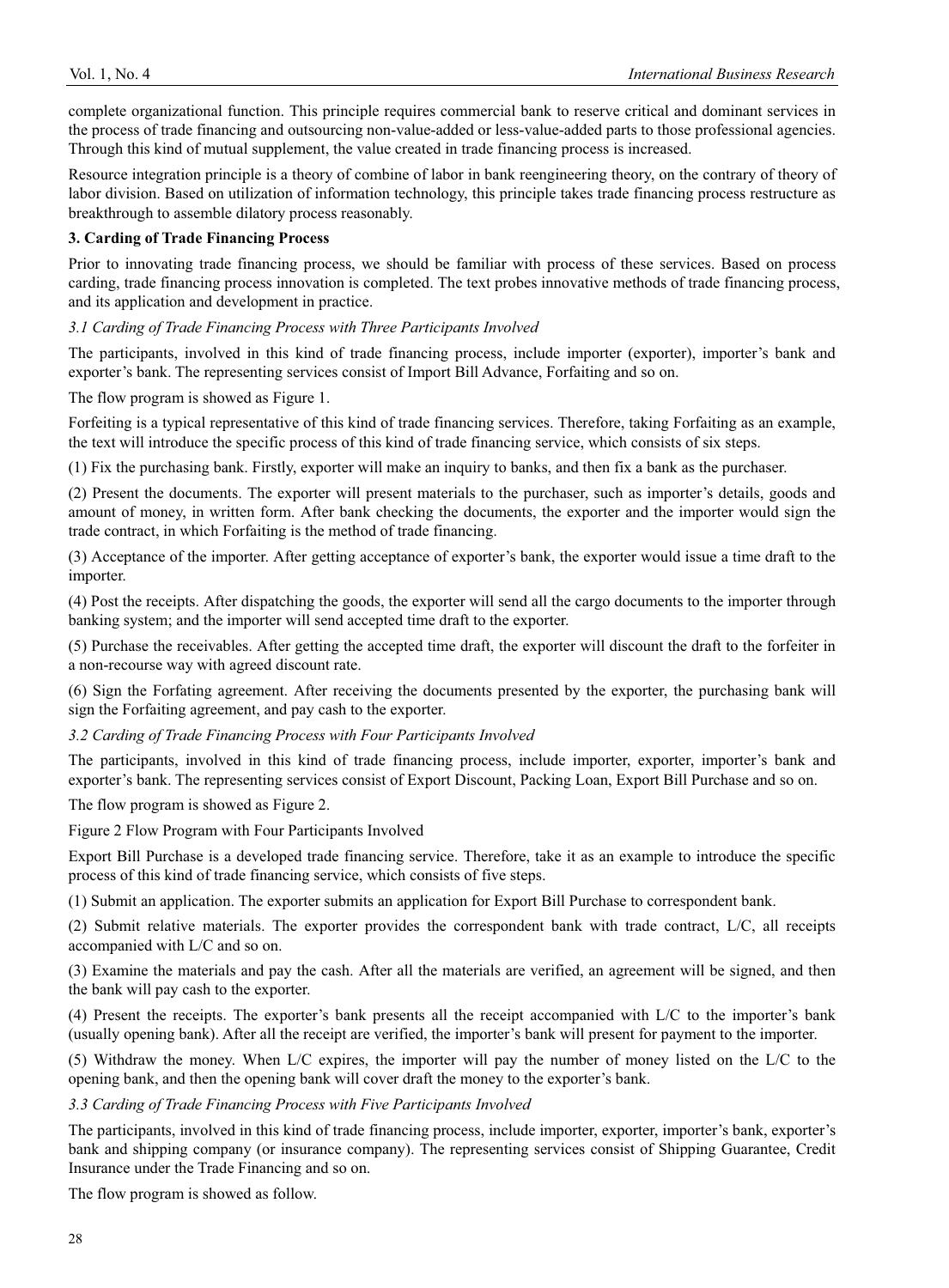For the purpose of avoiding risks, the insurance part is more and more introduced in trade financing service. Take Credit Insurance under the Trade Financing as an example to introduce the specific process of this kind of trade financing service, which consists of six steps.

(1) Insure export credit insurance. The exporter insures short-term export credit insurance for the trade settlement. After getting credit line, submit the financing application to the bank, which has business contact with the exporter.

(2) Fill in tripartite agreement. The exporter and the bank fill in Indemnity Transfer Agreement of triplicate. Afterward, the exporter takes one of them to negotiate with the bank. (Figure 3)

Figure 3 Flow Program with Five Participants Involved

(3) Submit the receipts. When the exporter is negotiating with the bank, he should submit the financing application and all the relative receipts.

(4) Check the receipts and pay the cash. After all the materials are verified, the bank will sign the agreement with the exporter and pay the cash to the exporter.

(5) Present the receipts. The exporter's bank presents all the receipts to the importer's bank. After all the receipts are verified, the importer's bank will present to payment to the importer.

(6) Withdraw the money. When L/C expires, if the importer does not pay the money back to his bank, the insurance company will pay the indemnity to the bank.

## **4. Trade Financing Process Innovation**

Based on the carding of trade financing process with different participants above, the paper will carry out process innovation in three aspects as follow, using the principles of bank reengineering as guidance.

# *4.1 Effectiveness Priority Principle and Carding of Trade Financing Process*

No matter which kind of trade financing services, there is something identical. Selecting the identical or similar operating process in trade financing process, and then identify these parts with each other. In this way, the similar parts of every kind of trade financing services are not need to be charged by specialized person respectively, but by a single clerk or a service team. This is the main thought of lateral spreading of trade financing process. This kind of lateral spreading does not only simplify the processing steps of trade financing services, but also reduce the cost and improve the efficiency.

These three kinds of trade financing services mentioned above have the same steps, such as submitting the application and presenting the receipts. Although different kinds of trade financing services need to submit different application and receipts, but what these function departments need to do is receiving all kinds of applications and receipts. After carrying out lateral spreading, what the service team need to do is just clarifying and checking different applications and receipts, and then sending them to different function department to do further processing.

It is very important to standardize trade financing process. However, because of the service feature of trade financing, the customers and environment are of variety. Therefore, the design for business process should focus on requirement of flexibility. Through clarifying different kinds of customers and conditions of environment, trade financing process is designed. Based on the standardization, use the flexible principle to handle complicated situation. This is the main thought of flexible design of trade financing process.

For example, according the credit line of single trade financing service, commercial bank could establish different approving mechanism. Bank could carry out sub-management, and set up different approving standard for every credit line, even use the automatic approval mechanism.

#### *4.2 Function Virtual Principle and simplification of trade financing process*

There existing some redundant or non-value-added steps. Only if they are removed from trade financing process, the value creation advantage could be displayed further. Through selection to specific trade financing steps, remove those steps which can not reduce the cost by the way of specialization, and keep those critical steps which can increase value significantly. This is the main thought of internal simplification of trade financing process. In this way, commercial banks overcome the defect of large and all-inclusive to own a path of value creation advantage.

All kinds trade financing services mentioned above exist step of checking receipts. In practice, customer managers do preliminary check and then regional data processing center do further and thorough examination. In fact, customer managers' checking could be removed, because the substantial mistakes could only be found by those professional clerks from regional data processing center. Therefore, this kind of internal simplification is the way of getting value-added advantage.

External expansion takes internal simplification as the foundation, that is to say, the purpose of internal simplification is for conducting external expansion efficiently. As the weakening of some trade financing steps inside the commercial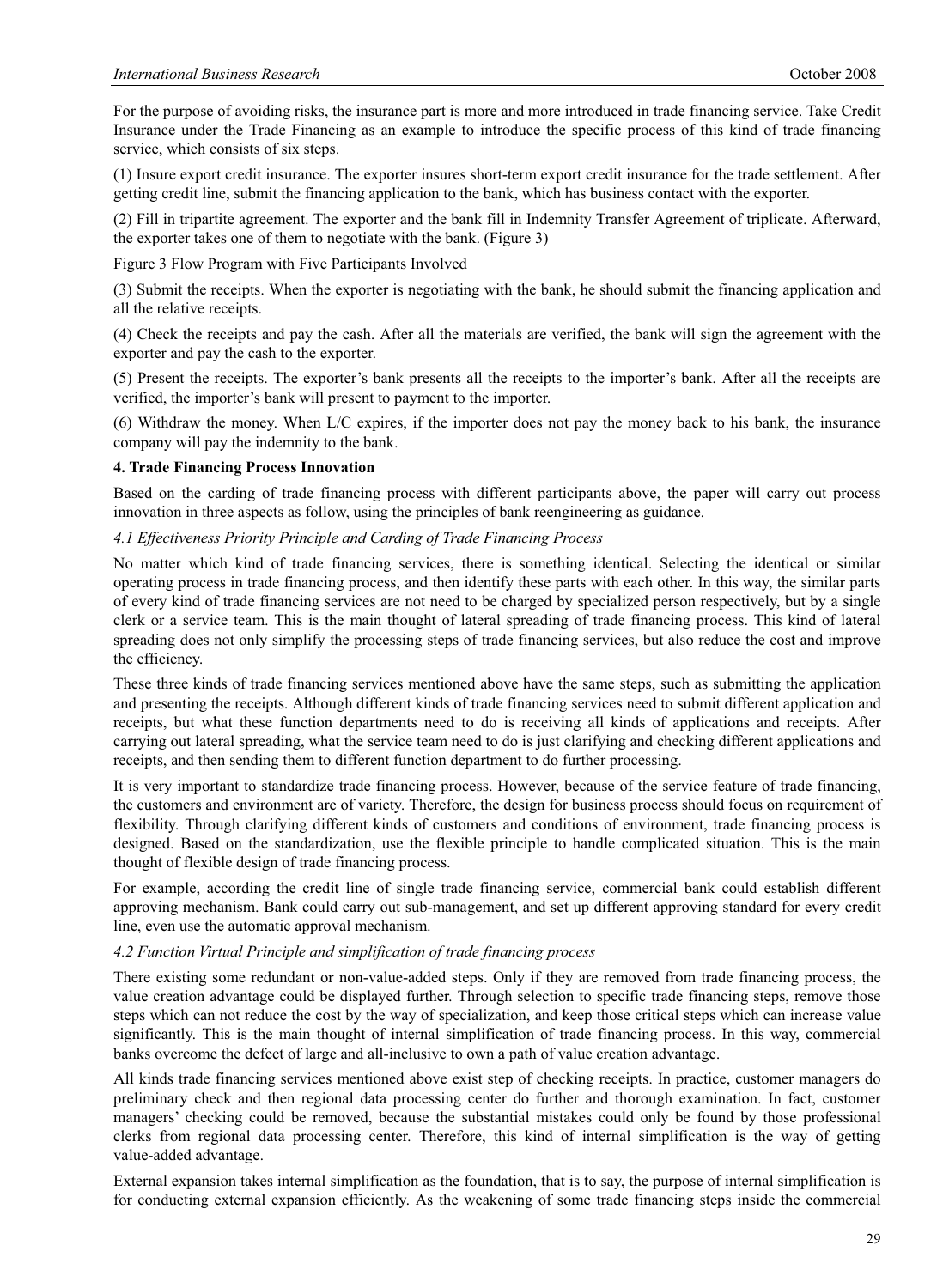bank, the bank should search the resources outside, and assimilate them inside. This is the main thought of external expansion of trade financing process. The purpose of this kind of innovation method is to reduce the cost and enhance competitiveness of commercial banks.

For now, most of risk control of trade financing is feed forward control, that is to say, commercial banks only control risks that happen before financing funds' deliver. There is no such a risk control mechanism, which identifies and control risks during the whole process of trade financing. However, this would increase managing cost remarkably. Therefore, commercial banks could utilize resources outside to reduce the cost, as well as get professional services.

## *4.3 Resource Integration Principle and Integration of Trade Financing Process*

Trade financing belongs to financial services. Financial services should base on resources integration and fulfill the organic combination of technical resources, organizational resources and capital resources to form core competitive strength. The purpose of resource integration is to get more effective financial services.

The application of resource integration in trade financing innovation should be multi-level and omnibearing. Generally, resource integration should carry out in four levels; those are personal level, team level, single enterprise level and virtual enterprise level. Resource integration of trade financing mainly focuses in the first two fields.

Only if resources are integrated in the whole chain of trade financing, commercial banks could improve efficiency and embody the principle of maximizing customers' value. The main thought of customers' value exemplification of trade financing is taking the customer as the core process design, not the banks themselves in a traditional way.

At present, the steps, needing to contact with customers, are scattered in different functional department, which makes customers feel difficult in this procedure. However, if taking the customers as the core of process innovation, commercial banks should integrate all those customers-contact links together and provide a sequence services to the customers. In the meanwhile of increasing customers' utility, the efficiency of commercial banks is improved.

#### **5. Conclusion**

Taking the theory of bank process reengineering as the analyzing framework, the text cards the general process with different participants. Combining the principles of bank reengineering, commercial bank should carry out the simplification, expansion and integration for trade financing process. Trade financing process innovation would fulfill the purpose of customers-centralized and market-oriented, and embody the value-added advantage.

## **References**

Andrew M. Moravcsik. (1989). Disciplining Trade Finance: The OECD Export Credit Arrangement. *International Organization.*Vol. 43, No. 1, Oct., pp. 173-205.

C. Bram Cadsby & Elizabeth Maynes. ( 1998). Laboratory Experiments in Corporate and Investment Finance: A Survey.*Managerial and Decision Economics.*Vol.: 19, No. 4/5, Jun. - Aug., pp. 277-298.

Charles Tennant & Yi-Chieh Wu. (2005). The application of business process reengineering in the UK.*The TQM Magazine.*Volume: 17, Issue: 6, June, pp: 537 – 545.

Helen E. S. New Institutional Architecture Evolving Structures for Managing Trade, Financial, and Security Relations.*The Political Economy of the Asia Pacific*.

Jonathan Eaton & Samuel Kortum. (2002). Technology, Geography and Trade.*Econometrica*, Vol.: 70, issue: 5, Sep., pp. 1741-1779.

Laurence Weiss. (1980). *A Model of International Trade and Finance*. Vol.: 95, issue: 2, Sep., pp. 277-292.

Mike Burkart & Tore Ellingsen. (2004). *In-Kind Finance*: A Theory of Trade Credit*.*Vol. 94, No. 3, Jun., pp. 569-590.

Namchul Shin & Donald F. (2002). Jemella.Business process reengineering and performance improvement: The case of Chase Manhattan Bank. *Business Process Management Journal*.Volume: 8, Issue: 4, April, pp: 351 – 363.

Olaf Weber & René Beeler. (1999). Incorporating sustainability aspects in structured trade and commodity finance.*Journal of Applied Accounting Research*. Volume: 5 Issue: 1, Jan., pp: 97 – 111.

Paul Reding & Jean-Marie Viaene. (1995). Capital controls and international trade finance in a dual exchange rate regime: The Belgian experience post-mortem. *Review of World Economics*. Vol. 131, No. 1, March.